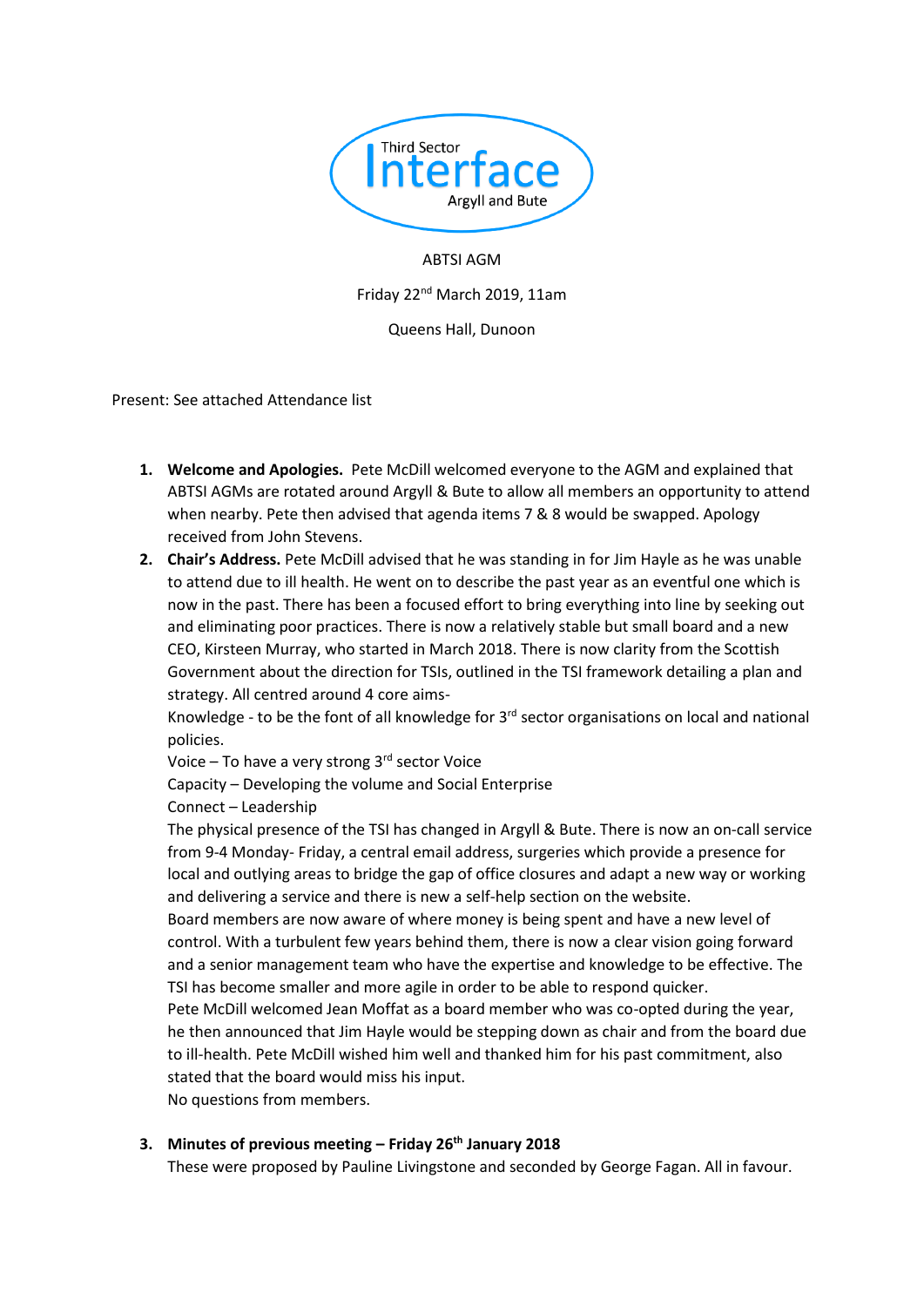## **4. Treasurer's report and Presentation of Accounts.**

Jenni Minto as the treasurer talked through the accounts for year ending 31st March 2018. The accounts are in a good position with £287,000 in, restricted and unrestricted, reserves. The accounts were prepared and examined by Wylie & Bissett who reported that they had been kept in a suitable manner. There had been a requirement for a prior year adjustment due to discovering that some unrestricted expenditure used should have been restricted funds, this was clarified under notes 16 &21.

Jenni Minto then reported that the management team were now giving much clearer information to board members regarding accounts. Wylie & Bissett are now responsible for accounts as well as auditing using their 'Chinese wall' which is working well. It was reported by Jenni Minto that OSCR now recommend that 3 months operating costs are held in reserves and that Argyll and Bute TSI were now in line with that. Sandy Hogg from Wylie & Bissett had nothing further to add.

## **5. Adoption of Accounts.**

Accounts were proposed by Heather Grier and seconded by George Fagan.

## **6. Appointment of Auditors.**

Jenni Minto proposed to reappoint Wylie & Bissett to continue as auditors and Heather Grier seconded this.

## 7. **Special Resolution**.

Pete McDill explained that this was a change to AoA and if the changes were approved one of those would be maximum number of Board members. If 12 board members were elected as under the existing constitution and then the new articles were approved, 2 board members would need to step down as the new maximum would be 10, therefore it seemed appropriate to make the agenda change.

New AoA was circulated with calling notice for all members to read through but given the length, Peter McDill read out the changes suggested. These new changes would take into account the 2015 Community Empowerment Act which the old constitution did not. Pete McDill explained that OSCR has already approved these changes. Members would now be asked to adopt these changes and if adopted the new articles would go to Companies House. Only then would the new AoA be in operation.

No questions from members. Pete McDill proposed the special resolution and George Fagan seconded.

As the special resolution requires 75% of members attending to vote in favour a vote took place :

10 Organisation votes (green cards)

5 individual volunteer votes (red cards)

100% of both categories voted in favour so special resolution carried.

# **8. Election of Trustee Directors**

Jim Hayle is stepping down due to ill-health as previously announced. He was formally thanked for his service.

It was explained that, as stated in old articles, 1/3 (2 members) must stand down and be reelected. Pete McDill and Nicky Owens both stepped down and then stood for re-election.